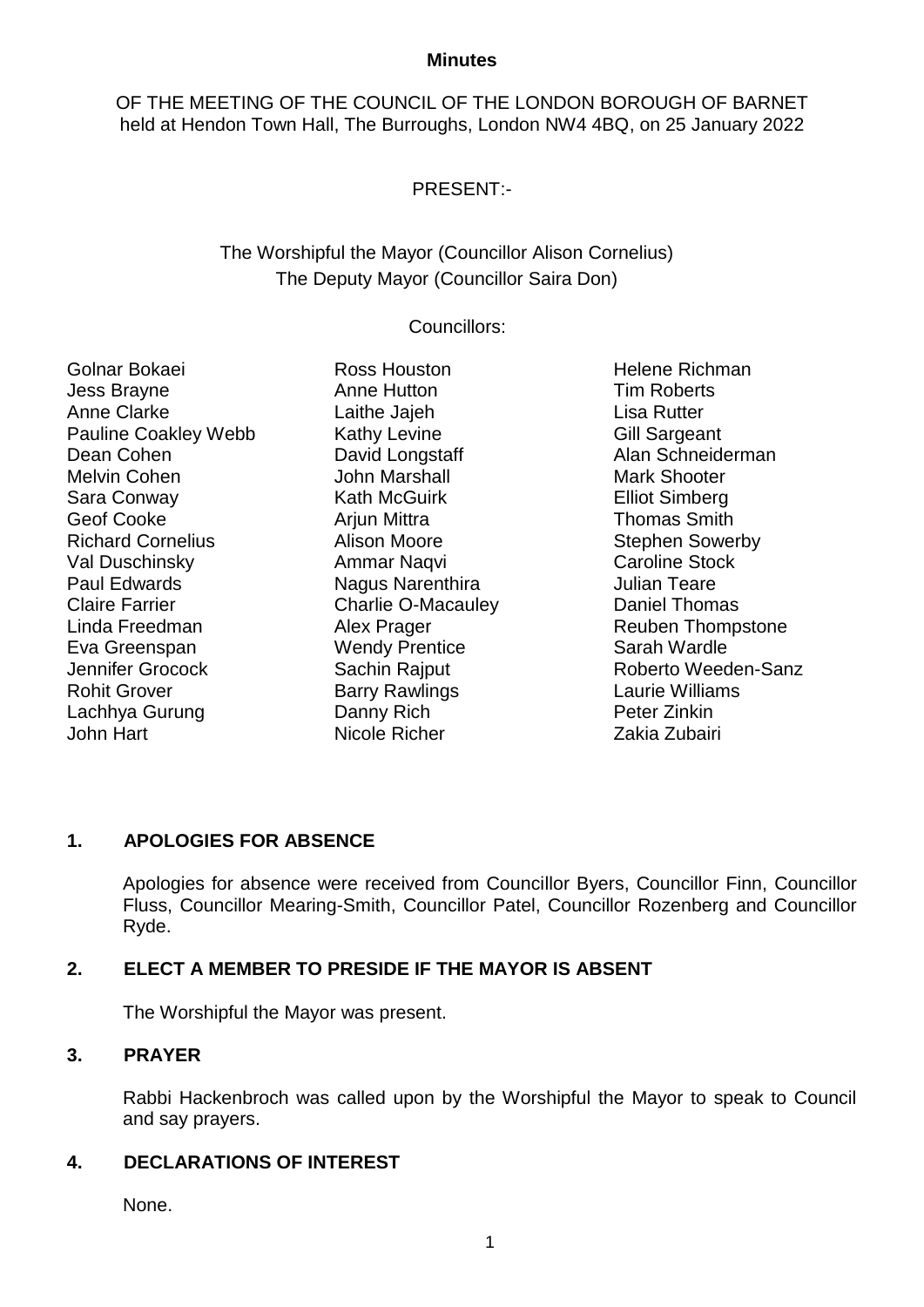## **5. MINUTES OF THE LAST MEETING**

RESOLVED that the Minutes of the Council Meeting held on the 19 October 2021 were agreed as a correct record.

## **6. OFFICIAL ANNOUNCEMENTS**

The Worshipful the Mayor informed Council that the Borough had held a Holocaust Memorial Day Service on Sunday 23 January at Middlesex University and that she would like to thank all those who made the occasion so special and memorable including, not only the two guest speakers, but also everyone else who took part in the event or was on the organising team.

The Worshipful the Mayor also had the sad task of informing the Council that Councillor Michael Hill had died on 20 November 2021. He was born and educated in North London and started his career as a press officer at London Transport and worked at the Ministry of Defence before becoming Head of Public Relations at the Royal Navy's Fleet Headquarters.

His political career began in 1974 when he was elected to Barnet Council as a Conservative Councillor representing Totteridge Ward where he served for 12 years.

Afterwards, he moved to Northampton and served on Northampton Borough Council for 18 years and was Mayor in the Municipal Year 2009/2010. He also served for four years as a Northamptonshire County Councillor from 2005 to 2009.

Michael and his wife, Margaret, moved to Bradley Stoke in 2017 and two years later he stood as a Councillor representing Bradley Stoke South Ward. He had the honour of being elected as Mayor of the current Municipal Year 2021/2022 and sadly died in office after a short illness.

The Worshipful the Mayor also had the sad task of announcing that Bridget Perry, former Conservative Councillor for High Barnet Ward, had died on 18 January this year. She served on Barnet Council from 2006 until 2018 and was Deputy Mayor in the Municipal Year 2013/2014 when Councillor Melvin Cohen was Mayor.

Councillor Wendy Prentice and Councillor David Longstaff, who were her two Ward colleagues, gave their tributes followed by Councillor Laurie Williams.

The Worshipful the Mayor then asked the Council to join in a minute's silence to reflect on the achievements of both of their lives and to remember their families and friends, as well as those who had died in the Holocaust, in their prayers.

## **7. ANY BUSINESS REMAINING FROM LAST MEETING**

None.

## **8. QUESTIONS TO THE LEADER (AND COMMITTEE CHAIRMEN IF HE/SHE HAS DELEGATED)**

Answers to the questions submitted were provided as a supplementary paper to the Agenda.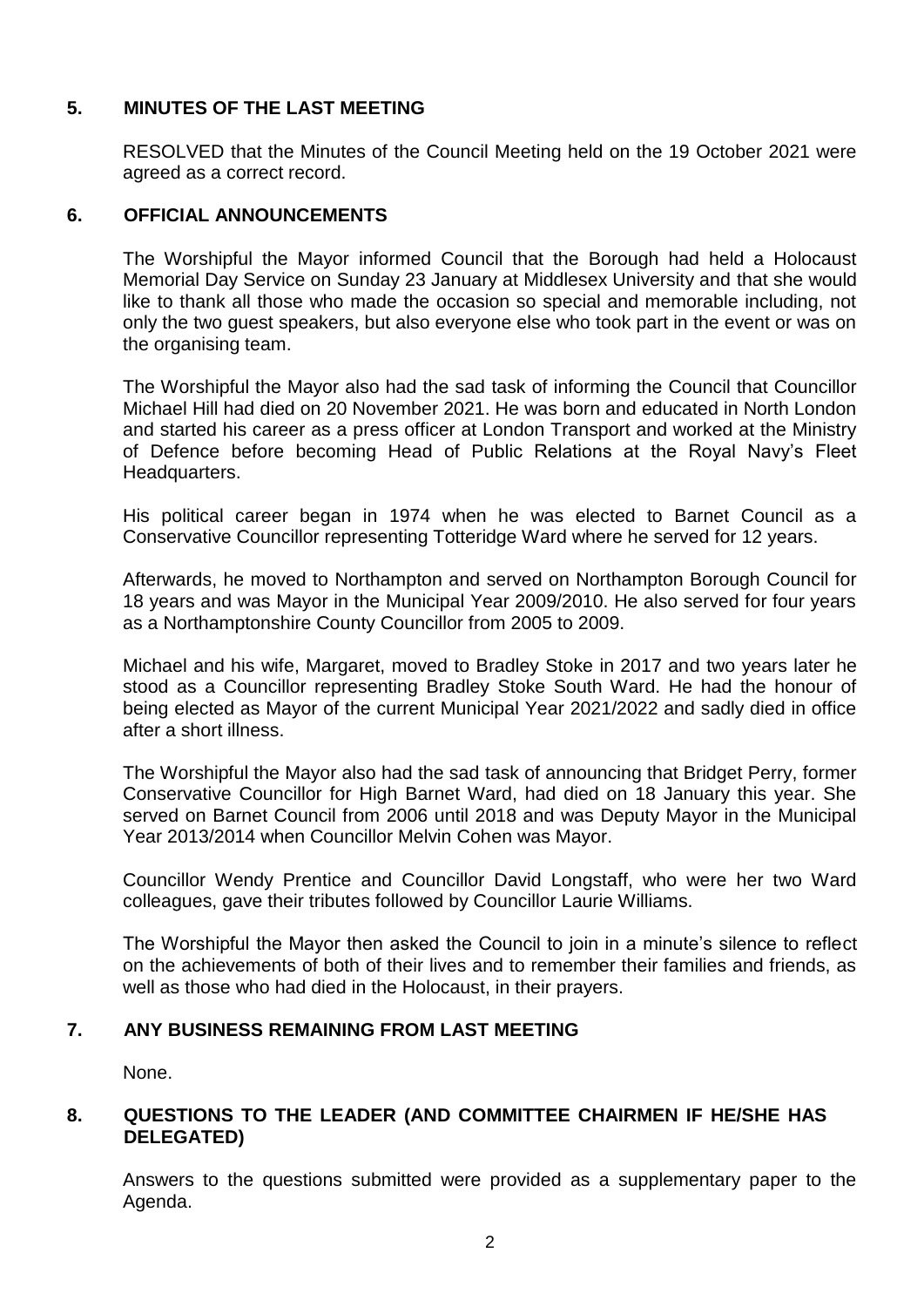Supplementary questions were then asked and answered within the allotted time given for the item.

## **9. PETITIONS FOR DEBATE (20 MINUTES)**

None.

## **10. REPORTS FROM THE LEADER**

None.

## **11. REPORTS FROM COMMITTEES**

## 11.1 **REFERRAL FROM POLICY & RESOURCES COMMITTEE - RECOMMENDATION FROM FINANCIAL PERFORMANCE AND CONTRACTS COMMITTEE - REVIEW OF CAPITA CONTRACTS**

Councillor Thomas, Chairman of the Policy and Resources Committee, moved the reception and adoption of the recommendations in the report. Debate ensued.

On the recommendations in the report being put to the vote, the votes were recorded as follows:

For: 33 Against: 23 Abstain: 0 Absent: 7 Total: 63

## **RESOLVED that Council:**

**1. a) Does not seek to extend those elements of the RE and CSG contracts that relate to the Procurement Service, Regulatory Services (Trading Standards, Licensing, Environmental Health), the Regeneration Service and Highways; b) upon expiry of those elements of the contract, these services be returned** 

**to the Council;**

**c) the future strategy for the Highways Service should be the subject of a separate report to the Environment Committee;**

**d) the Recruitment Service be returned to the Council in February 2022; and e) the Chief Executive be authorised to take the necessary action relating to any transfers, upon expiry of the contracts or sooner if deemed necessary, or actions associated with the services, subject to the conclusion of the necessary due diligence.**

- **2. That Council notes the direction of travel for each service that was agreed previously as set out in section 1.8 of the report (Annex 2) including the services listed for further review, with short extension: Accounts Payable/Integra, HR/Core HR\*, Estates\* (\*with some element of the service potentially returning to the Council upon expiry of the contract) and Cemetery and Crematorium.**
- **3. That Council notes the content of the Review of Capita Contracts Public Engagement report (Annex 3) and ORS Report (Appendix 3A).**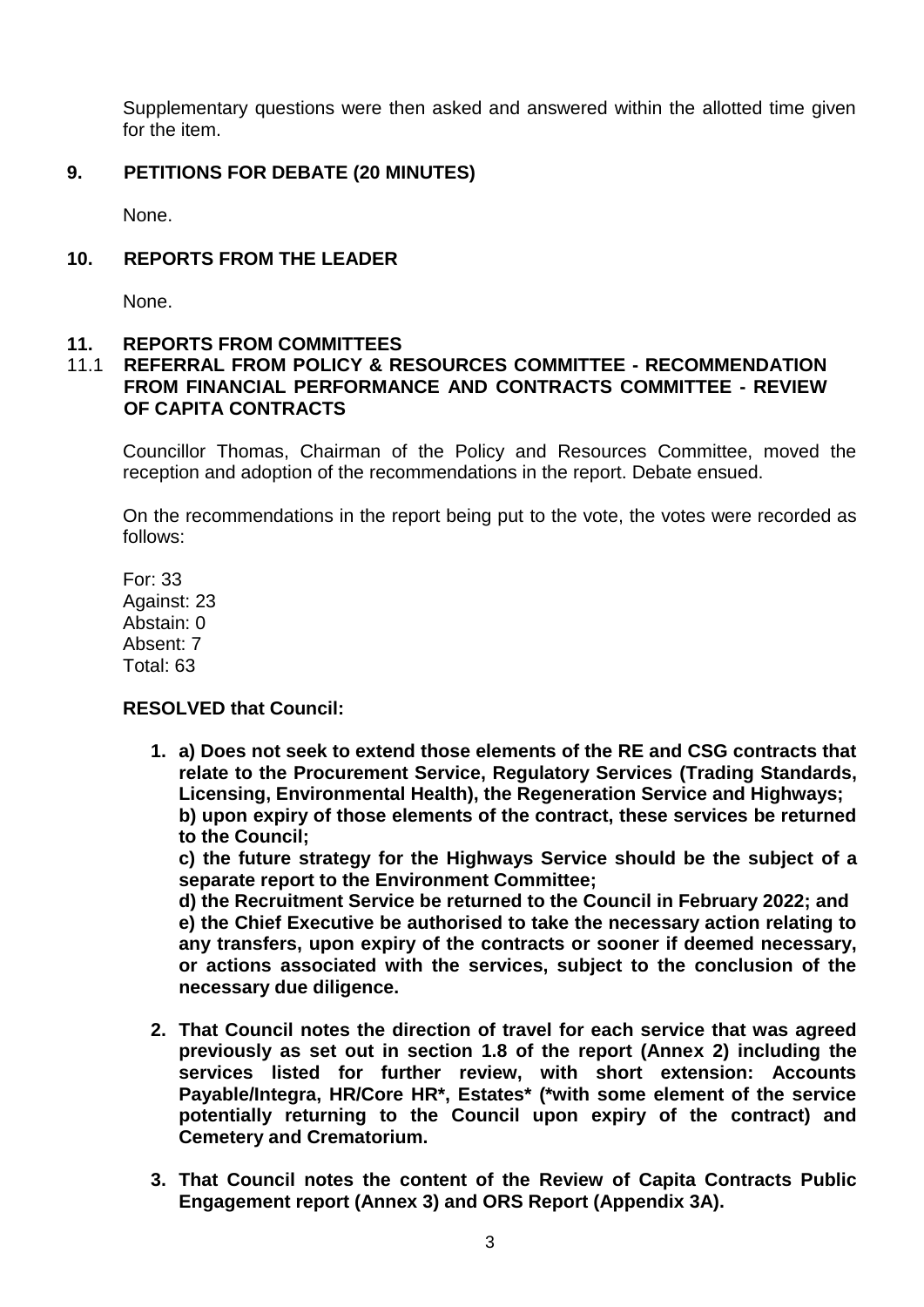**4. That Council notes that the Policy and Resources Committee will consider any extension requirements that are required in respect of the Review of Integra and Core HR systems and supports that Review.**

## 11.2 **REFERRAL FROM LICENSING COMMITTEE - REVISED GAMBLING STATEMENT OF PRINCIPLES (POLICY)**

Councillor Marshall, Chairman of the Licensing Committee, moved the reception and adoption of the recommendations in the report. Debate ensued.

On the recommendations in the report being put to the vote, the votes were recorded as follows:

For: 56 Against: 0 Abstain: 0 Absent: 7 Total: 63

**RESOLVED that Council approved the adoption of the revised Gambling Statement of Principles Policy as outlined in Appendix 1 and that the commencement date in section 21 be amended to 25 January 2022.**

### 11.3 **REPORT OF THE CONSTITUTION & GENERAL PURPOSES COMMITTEE - REVISED BOUNDARIES AND ARRANGEMENTS RESIDENT FORUMS AND AREA COMMITTEES**

Councillor Jajeh, Vice-Chairman of the Constitution and General Purposes Committee, moved the reception and adoption of the recommendations in the report.

On the recommendations in the report being put to the vote, the votes were recorded as follows:

For: 33 Against: 23 Abstain: 0 Absent: 7 Total: 63

## **RESOLVED:**

**1.**

**That Council noted the report of the Constitution & General Purposes Committee held on 6 January 2022 (Appendix 1).**

**2. That Council noted that the Constitution & General Purposes Committee agreed the following:**

**That the preferred option for revised arrangements for Residents Forums and Area Committees is the following:**

**a) Option 2 is preferred in terms of geographical composition, but with East renamed as Chipping Barnet, South as Finchley & Golders Green and West as Hendon.**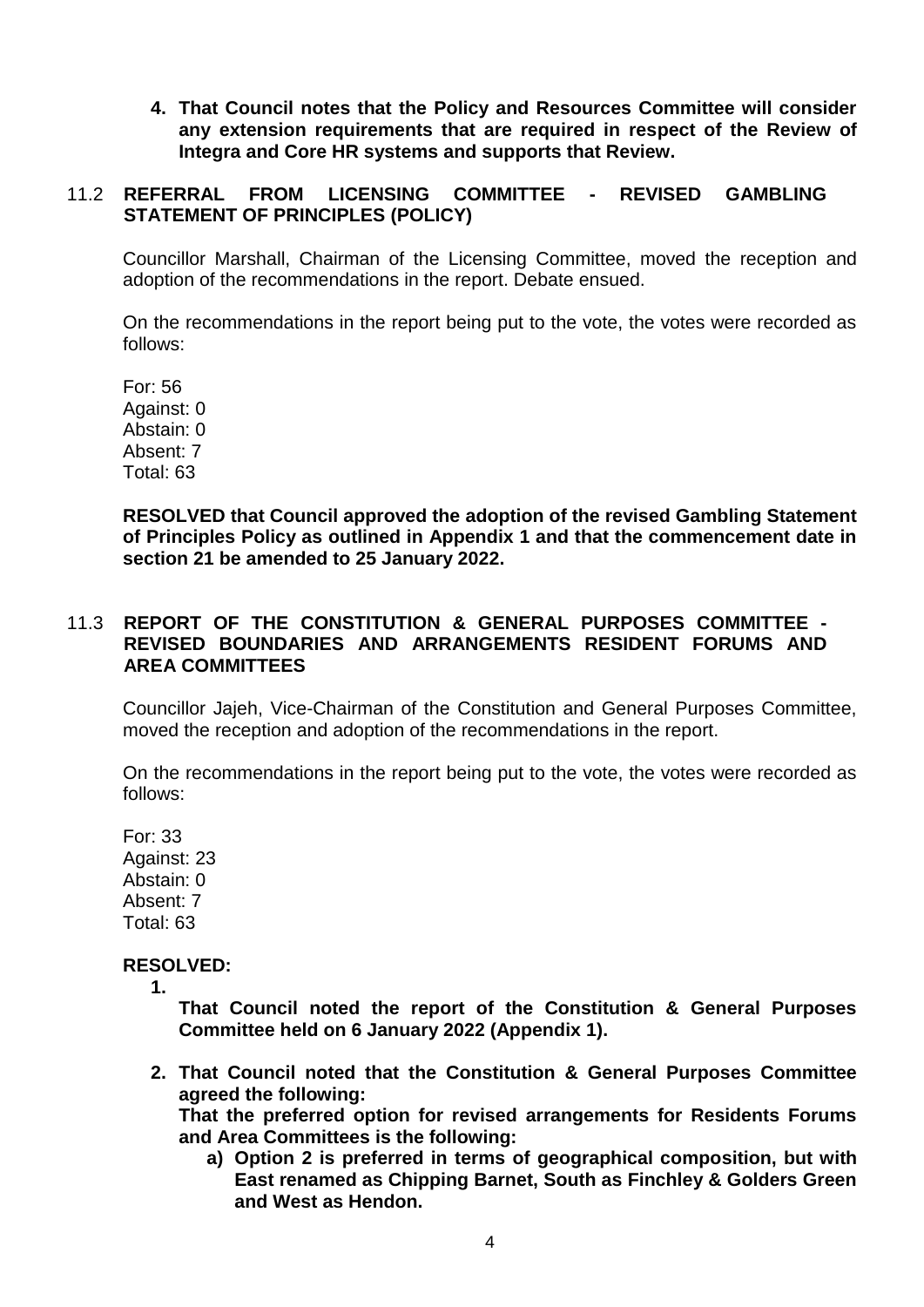- **b) For Member composition, political proportionality will not apply, and appointments will be area based so each ward sends one member to their respective committee. For three-Member split wards, the party with most members in that ward will decide the representative. For two-Member split wards, Full Council will appoint.**
- **c) It is noted that the number of councillors and residents per committee is unequal, and it proposed that the principles of the committee structure be established first, then at a later date the financial allocations for each committee can be decided.**
- **d) The new structure should be implemented from 6 May 2022.**
- **3. That Council approved the Constitution amendments as set out in Appendix 2 of this report, which will come into effect on 6 May 2022.**
- **4. That Council authorised the Monitoring Officer to implement these revisions and publish a revised Constitution.**

## **12. REPORTS OF OFFICERS**

## 12.1 **REPORT OF DIRECTOR OF RESOURCES - LONDON BOROUGHS GRANTS SCHEME - BOROUGH CONTRIBUTIONS 2022/23**

The Worshipful the Mayor introduced the report of the Director of Resources on the London Boroughs Grants Scheme and Borough Contributions for 2022/23.

On the recommendations being put to the vote, the votes were recorded as follows:

For: 56 Against: 0 Abstain: 0 Absent: 7 Total: 63

## **RESOLVED that Council:**

- **1. That the recommendation of the London Councils Leaders' Committee for an overall level of expenditure and borough contributions of £6,668,000 in 2022/23, involving a levy on Barnet of £295,545, be approved.**
- **2. That the Director of Resources & Section 151 Officer be instructed to inform the Chief Executive of London Councils accordingly.**

### 12.2 **REPORT OF HEAD OF GOVERNANCE**

The Head of Governance introduced the report, outlining various constitutional and administrative matters for Council's agreement.

On the recommendations outlined in the report being put to the vote, the votes were recorded as follows.

For: 56 Against: 0 Abstain: 0 Absent: 7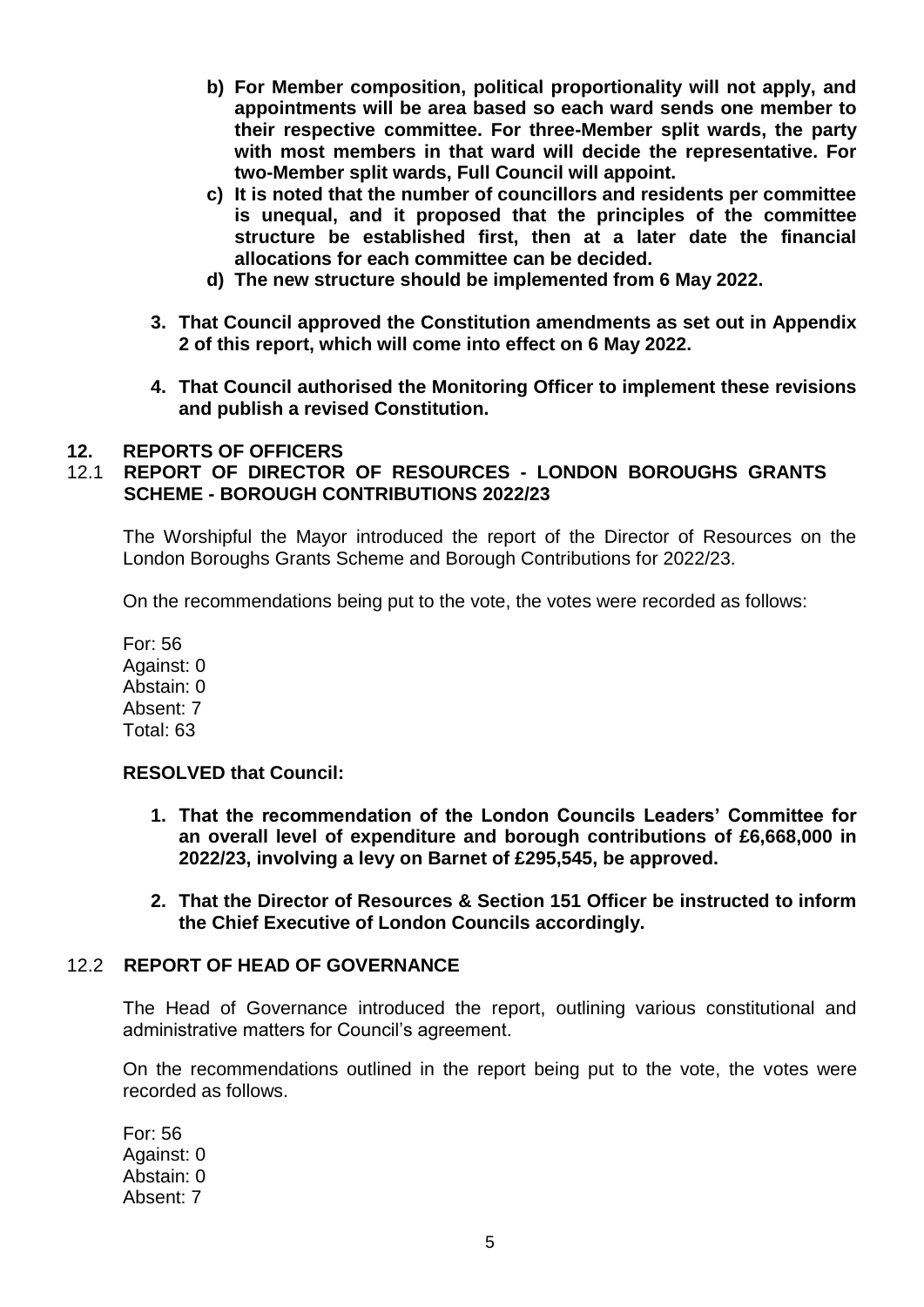## **RESOLVED that Council:**

- **1. That Council agree the Calendar of Meetings 2022/23 as set out in Appendices A and B.**
- **2. That Council approve the appointments to Outside Bodies in Appendix C.**
- **3. That Council approve the appointments to the Local Pension Board in Appendix D.**

## 12.3 **REPORT OF THE BARNET RETURNING OFFICER (RO) - POLLING DISTRICT AND POLLING PLACE PROPOSALS FOR FOUR NEW BARNET WARDS**

The Worshipful the Mayor introduced the report of the Returning Officer on the Polling District and Polling Place Proposals for four new Barnet Wards,

On recommendations 1 and 2 outlined in the report being put to the vote, the votes were recorded as follows.

For: 56 Against: 0 Abstain: 0 Absent: 7 Total: 63

On recommendation 3 Option A (St Peters Church) being put to the vote, the votes were recorded as follows:

For: 33 Against: 23 Abstain: 0 Absent: 7 Total: 63

## **RESOLVED that Council:**

- **1. Noted that the Constitution and General Purposes Committee approved the Returning Officers proposed arrangements for May 2022 onwards, except for four Wards.**
- **2. Approved the polling district place proposals for Barnet Vale Ward, Garden Suburb Ward and Whetstone Ward as the official polling arrangements to be used in these Wards at future elections within the Borough.**
- **3. Adopted High Barnet Option A (St Peters Church) to be designated as the polling district and polling place arrangements for use within the High Barnet Ward.**

## **13. QUESTIONS TO COUNCIL REPRESENTATIVES ON OUTSIDE BODIES**

None.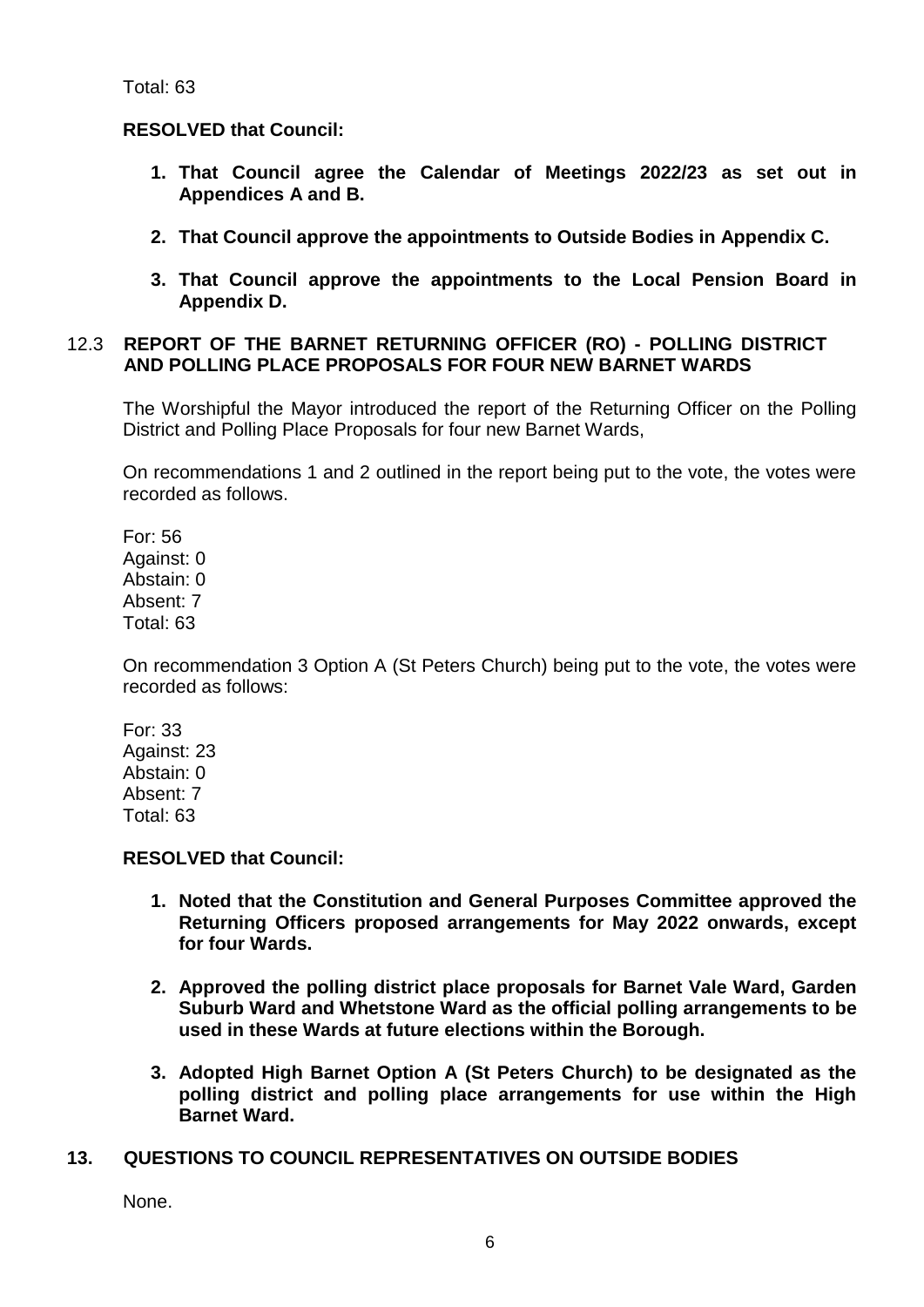## **14. MOTIONS (45 MINUTES)**

# 14.1 **ADMINISTRATION MOTION IN THE NAME OF CLLR DANIEL THOMAS - COMBATTING CRIME IN BARNET (AGENDA ITEM 14.1)**

Councillor Thomas moved the motion in his name. Councillor Conway moved an amendment in her name. Debate ensued.

Votes on the amendment in the name of Councillor Conway were recorded as follows:

For: 22 Against: 33 Abstain: 1 Absent: 7 Total: 63

The amendment in the name of Councillor Conway was declared LOST.

Votes on the substantive motion in the name of Councillor Thomas were recorded as follows:

For: 33 Against: 23 Abstain: 0 Absent: 7 Total: 63

The substantive motion in the name of Councillor Thomas was declared CARRIED.

## **RESOLVED that:**

### **Council notes:**

- **1. The Government increased its funding to the Metropolitan Police by £138.9m last year and have committed to a further increase of £164.2m in the year to come.**
- **2. Sadiq Khan has failed to combat crime, including violent crime, throughout his term in office as Mayor of London – both in Barnet and across London.**
- **3. 2021 was, sadly, the worst year on record for the murder of teenagers in London.**
- **4. The Mayor of London has not supported initiatives from Barnet Council to counter crime, such as reopening the Vivian Avenue Safer Neighbourhood Team (SNT) hub, which he shut in July 2019**
	- **a. A potential SNT Hub was identified in West Hendon by Cllr Richman, which the Metropolitan Police have refused to utilise.**
- **5. Barnet's Labour Group supported the closing of the SNT Hub and opposed its reopening.**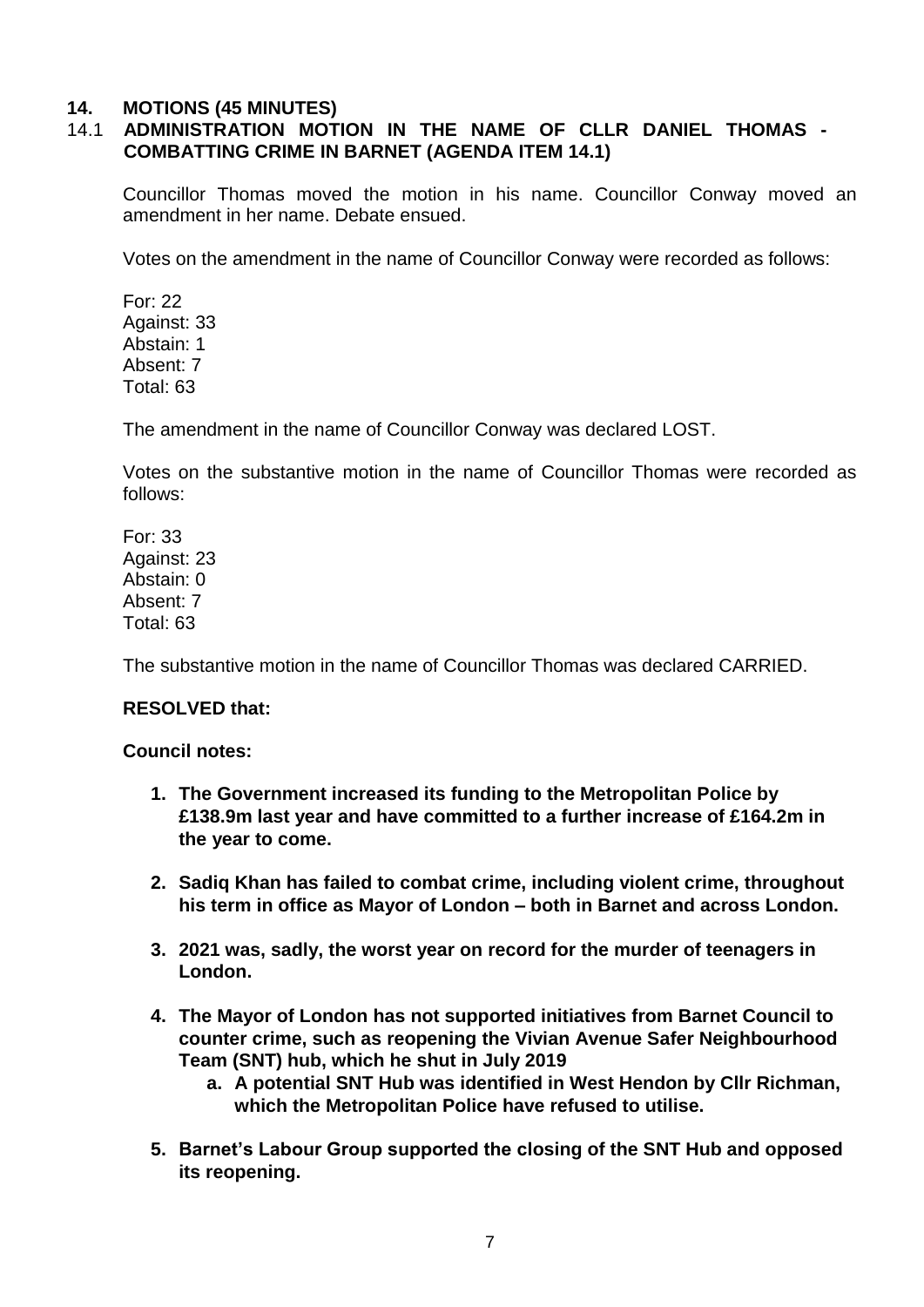- **6. The Mayor of London also closed and is selling the High Barnet Police Station.**
- **7. Barnet Council is currently conducting a full review of its CCTV.**
- **8. Barnet Council is restructuring and expanding our Community Safety Team (CST), in order to better combat crime and make our residents safer**
	- **a. As a part of this decision, 15 new permanent posts will be created**
	- **b. This is further to recent improvements to the Team, such as the introduction of a CCTV patrol vehicle.**
- **9. Barnet taxpayers pay more for each police officer than the residents of any other London borough**
	- **a. For each police officer in Barnet, the Mayor of London charges our taxpayers approximately:**
		- **i. 25% more than Enfield's**
		- **ii. 40% more than Camden's**
		- **iii. 50% more than Brent or Haringey's**
		- **iv. 69% more than Harrow's**
- **10.The Mayor of London spends 26% more on PR and 82% on staffing than his predecessor.**

**This Council believes that:**

- **1. The people of Barnet should feel safe in their borough, their neighbourhoods and their homes.**
- **2. In order to make our residents feel safe, it is important that there is a visible police presence across the borough.**
- **3. Currently Barnet is under-policed, and that emboldens criminals to attack and rob residents. As a geographically larger borough, lower numbers of officers have a direct impact on response times; currently Barnet taxpayers have 7% fewer officers than those of any other Council.**
- **4. To give our residents their fair share of officers, the increases to the Metropolitan Police's budget should filter through to a significant increase in police numbers in Barnet.**

**This Council resolves to:**

- **1. Urge the Mayor of London to** 
	- **a. Improve police officer numbers in Barnet, giving our residents value for money in their policing**
	- **b. Get a grip on crime, in Barnet and across London.**
	- **c. Fund the fight against knife and all violent crime properly**
	- **d. Spend more money on policing and less on PR.**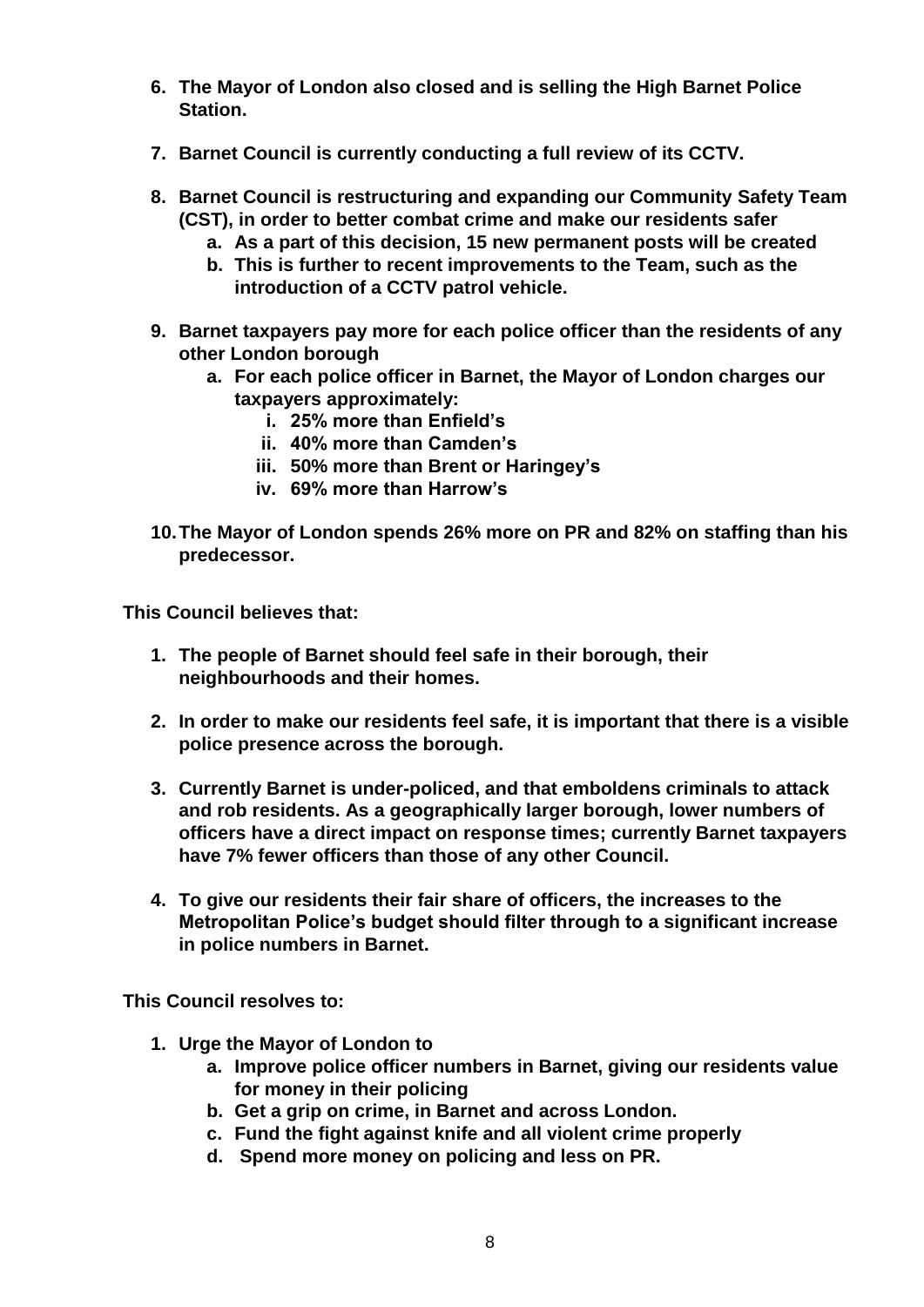## 14.2 **OPPOSITION MOTION IN THE NAME OF CLLR ROSS HOUSTON - DEVELOPMENT IN BARNET (AGENDA ITEM 14.5)**

Councillor Houston moved the motion in his name. Councillor Narenthira moved an amendment in her name. Debate ensued.

Votes on the amendment in the name of Councillor Narenthira were recorded as follows:

For: 23 Against: 33 Abstain: 0 Absent: 7 Total: 63

The amendment in the name of Councillor Narenthira was declared LOST.

Votes on the substantive motion in the name of Councillor Houston were recorded as follows:

For: 23 Against: 33 Abstain: 0 Absent: 7 Total: 63

The substantive motion in the name of Councillor Houston was declared LOST.

## **RESOLVED that the substantive motion and amendment were lost.**

## 14.3 **OPPOSITION MOTION IN THE NAME OF CLLR ANNE CLARKE - LEVELLING-UP IN BARNET (AGENDA ITEM 14.2)**

Votes on the amendment to the motion in the name of Councillor Moore were recorded as follows:

For: 22 Against: 33 Abstain: 0 Absent: 7 Total: 63

The amendment in the name of Councillor Moore was declared LOST.

Votes on the substantive motion in the name of Councillor Clarke were recorded as follows: For: 22 Against: 33 Abstain: 0 Absent: 7 Total: 63

The substantive motion in the name of Councillor Clarke was declared LOST.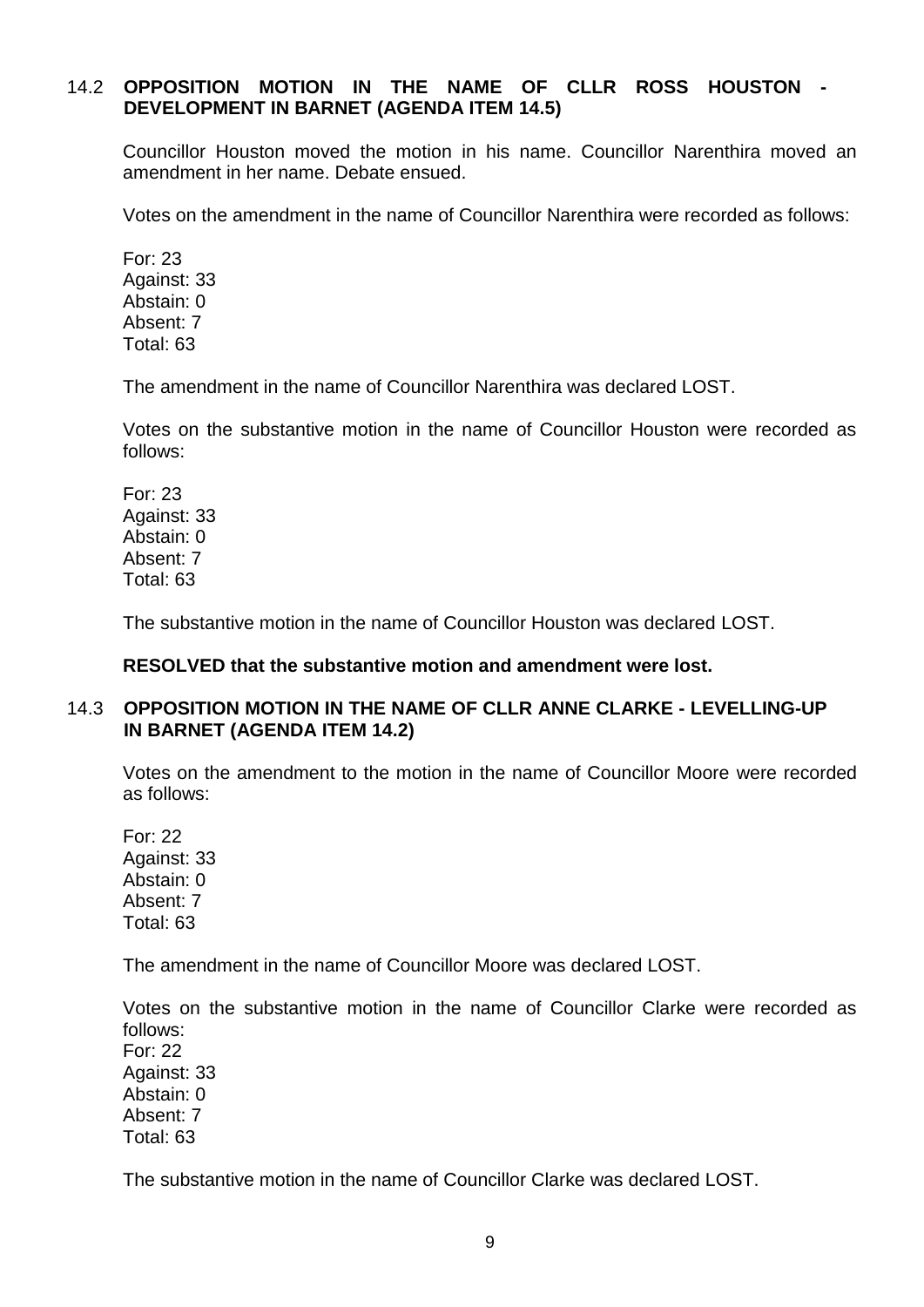**RESOLVED that the substantive motion and amendment were lost.** 

## 14.4 **ADMINISTRATIVE MOTION IN THE NAME OF CLLR THOMAS - POLITICAL DISCOURSE WITHIN BARNET (AGENDA ITEM 14.3)**

Votes on the amendment in the name of Councillor Rawlings were recorded as follows:

\*Cllr Sargeant left the meeting before the voting took place.

For: 21 Against: 33 Abstain: 1 Absent: 8 Total: 63

The amendment in the name of Councillor Rawlings was declared LOST.

Votes on the substantive motion in the name of Councillor Thomas were recorded as follows:

For: 33 Against: 22 Abstain: 0 Absent: 8 Total: 63

The substantive motion in the name of Councillor Thomas was declared CARRIED.

# **RESOLVED that:**

## **Council notes that:**

**1. The Barnet Labour Party and members of the Opposition have made misleading claims about this Administration's policies and achievements.** 

**2. Contrary to Barnet Labour's misinformation:**

**a. Barnet has not only maintained weekly collections of refuse and recycling under this Conservative administration, unlike any neighbouring borough – which are all run by Labour– but we also have the lowest number of missed bin collections in London.**

**b. Council Tax in Barnet has been kept lower than that of any of our neighbouring boroughs for the past decade, and will remain so. In real terms, Council Tax in Barnet has been reduced by 5.2% over the past decade — despite the Labour Mayor of London taking an ever-increasing sum from Council Tax.**

**c. Barnet has zero "non-decent" Council homes, while our neighbouring boroughs have thousands. Labour Enfield alone have over 4,000.**

**d. Barnet's outsourcing has saved millions – ensuring value for money for our residents.**

**e. Barnet has successfully stood up to developers and has been successful in having storeys removed from proposed towers. The ineffectual Labour group is impotent to influence the Labour Mayor of London's desire for ever larger tower blocks in London. This is evidenced by the Mayor's support for the original B&Q**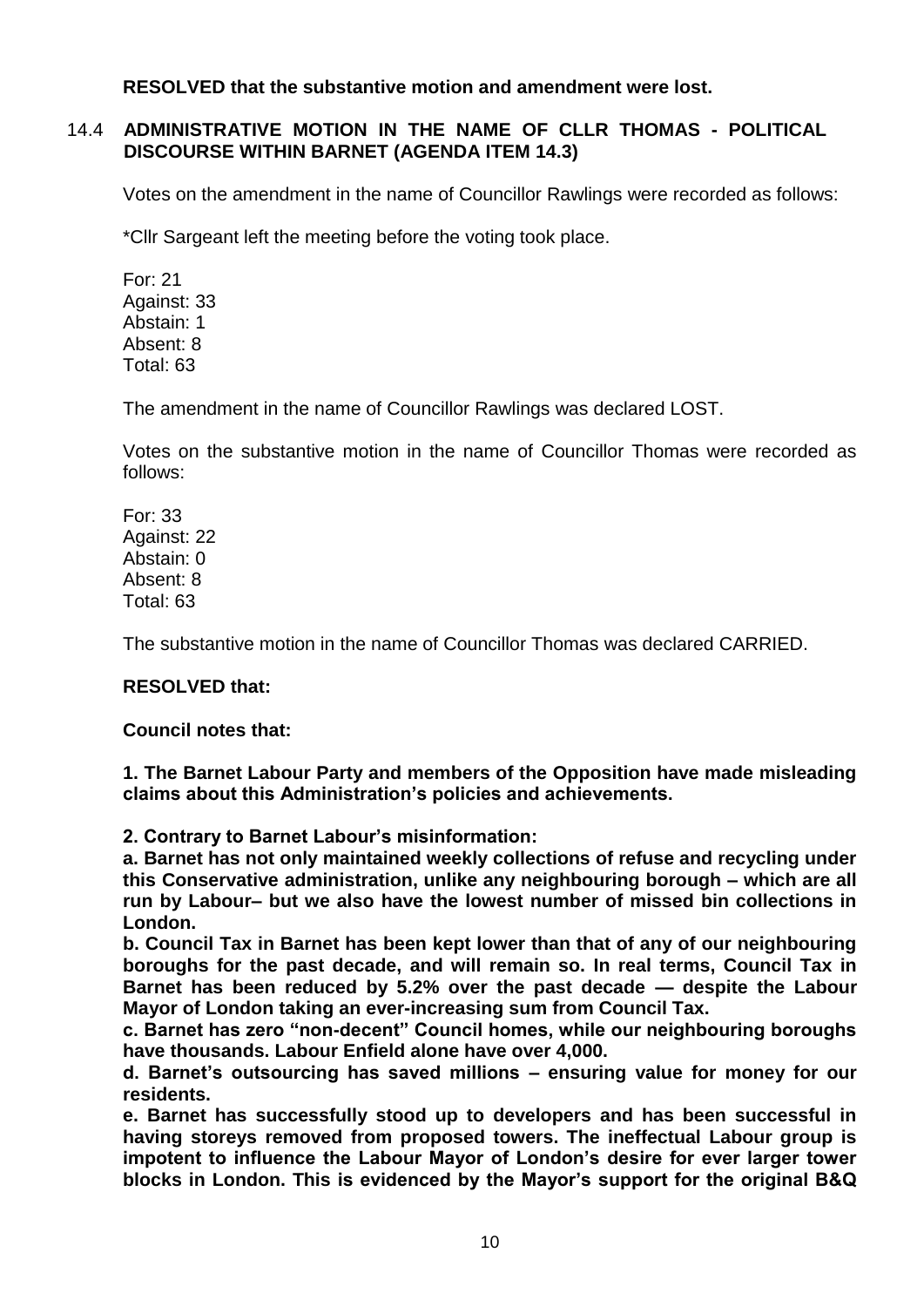**proposal and those regarding tower blocks over tube stations, such as a recent High Barnet application.**

**f. This Conservative Council would not and will not build on our parks or green spaces. This has been made clear a number of times over the past year in various committees and at Full Council.**

**3. The above are responses to only some examples of the misinformation by the Labour group.**

**4. The Labour Party and Labour councillors made exaggerated claims during the East Barnet by [1] election, which the people of East Barnet clearly saw through. However, such claims risk causing polarisation, unnecessary upset and worry amongst local residents.**

**Council believes that:**

**1. Misinformation about the state of the Council, and this administration's policies and history, are little more than a sign of desperation from the Labour group.**

**2. Over the past term and beyond, this Conservative Council has consistently made decisions based on value for money for our residents, while ensuring that they receive the best possible services.**

**Council resolves to:**

**1. Condemn misinformation by the Barnet Labour Party and its councillors.**

## 14.5 **OPPOSITION MOTION IN THE NAME OF CLLR NAGUS NARENTHIRA - BARNET TAMIL COMMUNITY (AGENDA ITEM 14.4)**

Votes on the motion in the name of Councillor Narenthira were recorded as follows:

\*Cllr Weeden-Sanz left the meeting before the vote.

For: 54 Against: 0 Abstain: 0 Absent: 9 Total: 63

**The substantive motion in the name of Councillor Narenthira was declared CARRIED.** 

**RESOLVED that:**

### **Council notes that:**

- **1. London's Tamil community, originating from Sri Lanka, India, Malaysia, Singapore, South Africa and elsewhere, makes a strong contribution to the life of our borough Barnet.**
- **2. There is a sizeable number of Tamils living in Colindale and other parts of the Borough.**